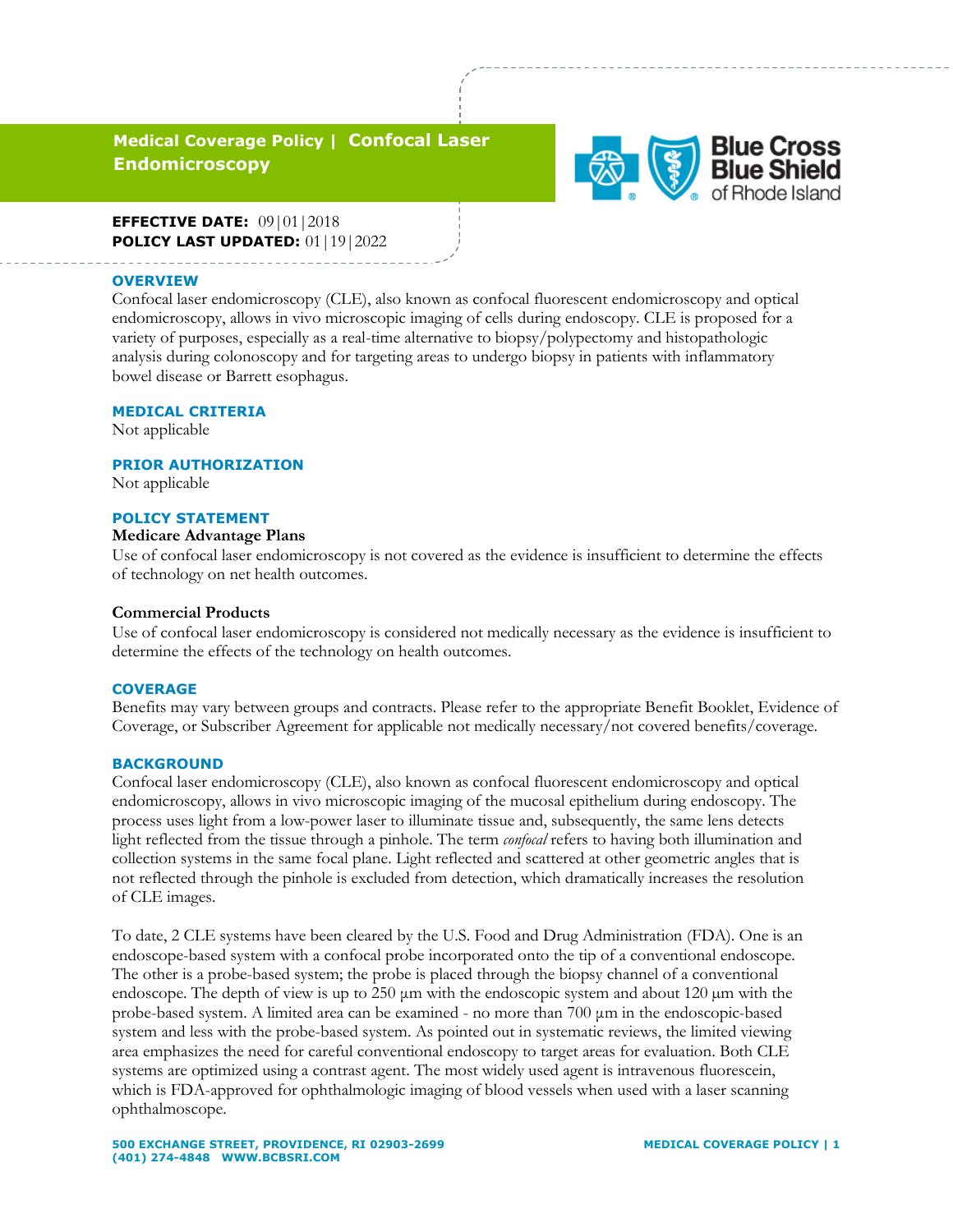Unlike techniques such as chromoendoscopy, which are primarily intended to improve the sensitivity of colonoscopy, CLE is unique in that it is designed to characterize the cellular structure of lesions immediately. CLE can thus potentially be used to make a diagnosis of polyp histology, particularly in association with screening or surveillance colonoscopy, which could allow for small hyperplastic lesions to be overlooked rather than removed and sent for histologic evaluation. Using CLE would reduce risks associated with biopsy and reduce the number of biopsies and histologic evaluations.

Another potential application of CLE technology is targeting areas for biopsy in patients with Barrett esophagus undergoing surveillance endoscopy. This alternative to the current standard approach, recommended by the American Gastroenterological Association, is that patients with Barrett esophagus who do not have dysplasia undergo endoscopic surveillance every 3 to 5 years. The American Gastroenterological Association has further recommended that random 4-quadrant biopsies every 2 cm be taken with white-light endoscopy in patients without known dysplasia.

Other potential uses of CLE under investigation include better diagnosis and differentiation of conditions such as gastric metaplasia, lung cancer, and bladder cancer.

As noted, limitations of CLE systems include a limited viewing area and depth of view. Another issue is standardization of systems for classifying lesions viewed with CLE devices. Although there is currently no internationally accepted classification system for colorectal lesions, two systems have been used in a number of studies conducted in different countries. They are the Mainz criteria for endoscopy-based CLE devices and the Miami classification system for probe-based CLE devices. Lesion classification systems are less developed for non-gastrointestinal lesions viewed by CLE devices (e.g., those in the lung or bladder). Another challenge is the learning curve for obtaining high-quality images and classifying lesions. Several recent studies, however, have found that the ability to acquire high-quality images and interpret them accurately can be learned relatively quickly; these studies were specific to colorectal applications of CLE.

## **REGULATORY STATUS**

Two CLE devices have been cleared for marketing by FDA through the 510(k) process.

Cellvizio® (Mauna Kea Technologies) is a confocal microscopy device with a fiber optic probe (ie, a probebased CLE system). The device consists of a laser scanning unit, proprietary software, a flat-panel display, and miniaturized fiber optic probes. The F-600 system, cleared by the FDA in 2006, can be used with any standard endoscope with a working channel of at least 2.8 mm. According to the FDA, the device is intended for imaging the internal microstructure of tissues in the anatomic tract (gastrointestinal or respiratory) that are accessed by an endoscope. The 100 series version of the system (F400-v2) was cleared by the FDA in 2015 for imaging the internal microstructure of tissues and for visualization of body cavities, organs, and canals during endoscopic and laparoscopic surgery, and has been approved for use with several miniprobes for specific indications. Confocal Miniprobes™ approved for use with the Cellvizio 100 series that are particularly relevant to this review include the GastroFlex™ and ColoFlex™ (for imaging of anatomical tracts, ie, gastrointestinal systems, accessed by an endoscope or endoscopic accessories), and the CranioFlex™ (for visualization within the central nervous system during cranial diagnostic and therapeutic procedures such as tumor biopsy and resection). In 2020, the Cellvizio 100 series system received extended FDA approval to allow for use of fluorescein sodium as a contrast agent for visualization of blood flow for all of its approved indications. Later in 2020, the Cellvizio I.V.E. system with Confocal Miniprobes was approved by the FDA as a newer version of the previously approved 100 series system, designed to reduce the system footprint and improve device usability. The 2 devices are otherwise equivalent and are approved for the same indications.

Confocal Video Colonoscope (Pentax Medical) is an endoscopy-based CLE system. The EC-3S7OCILK system, cleared by FDA in 2004, is used with a Pentax Video Processor and with a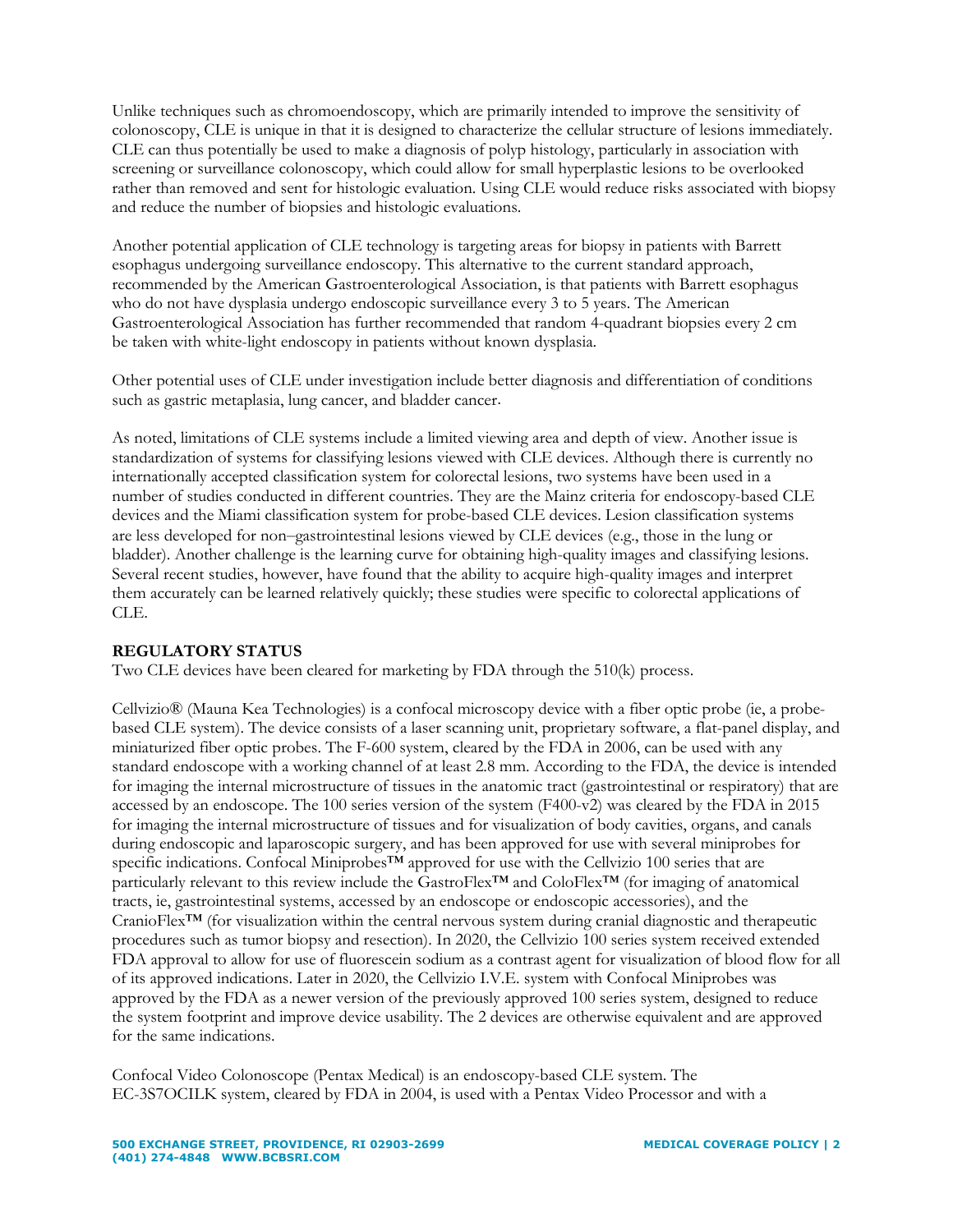Pentax Confocal Laser System. According to the FDA, the device is intended to provide optical and microscopic visualization of and therapeutic access to the lower gastrointestinal tract.

For individuals who have suspected or known colorectal lesions who receive CLE as an adjunct to colonoscopy, the evidence includes multiple diagnostic accuracy studies. Relevant outcomes are overall survival (OS), disease-specific survival, test validity, and resource utilization. In 3 published systematic reviews, pooled estimates of overall sensitivity of CLE ranged from 81% to 94%, and pooled estimates of the specificity ranged from 88% to 95%. It is uncertain whether the accuracy is sufficiently high to replace biopsy/polypectomy and histopathologic analysis. Moreover, issues remain concerning the use of this technology in clinical practice (eg, the learning curve, interpretation of lesions). The evidence is insufficient to determine the effects of technology on net health outcomes.

For individuals who have Barrett esophagus who are undergoing surveillance who receive CLE with targeted biopsy, the evidence includes several randomized controlled trials and 2 meta-analyses. Relevant outcomes are overall survival (OS), disease-specific survival, test validity, and resource utilization. Evidence from randomized controlled trials has suggested CLE is more sensitive than standard endoscopy for identifying areas of dysplasia. However, a 2014 meta-analysis found that the pooled sensitivity, specificity, and negative predictive value of available studies were not sufficiently high to replace the standard surveillance protocol. National guidelines continue to recommend 4-quadrant random biopsies for patients with Barrett esophagus undergoing surveillance. The single randomized controlled trial, which compared high-definition white-light endoscopy with high-definition white-light endoscopy plus CLE, was stopped early because an interim analysis did not find a between-group difference in outcomes. The evidence is insufficient to determine the effects of technology on net health outcomes.

For individuals who have gastrointestinal lesions and have had endoscopic treatment who receive CLE to assess the adequacy of endoscopic treatment, the evidence includes a systematic review that includes a single RCT and 2 prospective, nonrandomized studies. Relevant outcomes are OS, disease-specific survival, test validity, and resource utilization. The evidence is insufficient to determine the effects of technology on net health outcomes.

For individuals who have a suspicion of a condition diagnosed by identification and biopsy of lesions (eg , lung, bladder, or gastric cancer) who receive CLE, the evidence mainly consists of a small number of diagnostic accuracy studies. Relevant outcomes are OS, disease-specific survival, test validity, and resource utilization. There is limited evidence on the diagnostic accuracy of CLE for these other indications. The evidence is insufficient to determine the effects of technology on net health outcomes.

### **CODING**

The following code(s) are not covered for Medicare Advantage Plans and not medically necessary for Commercial products:

- **43206** Esophagoscopy, flexible, transoral; with optical endomicroscopy
- **43252** Esophagogastroduodenoscopy, flexible, transoral; with optical endomicroscopy
- **88375** Optical endomicroscopic image(s), interpretation and report, real-time or referred, Each endoscopic session
- **0397T** Endoscopic retrograde cholangiopancreatography (ERCP), with optical endomicroscopy (List separately in addition to code for primary procedure)

#### **RELATED POLICIES**

New Technology and Miscellaneous Services

#### **PUBLISHED**

Provider Update, March 2022 Provider Update, May 2021 Provider Update, May 2020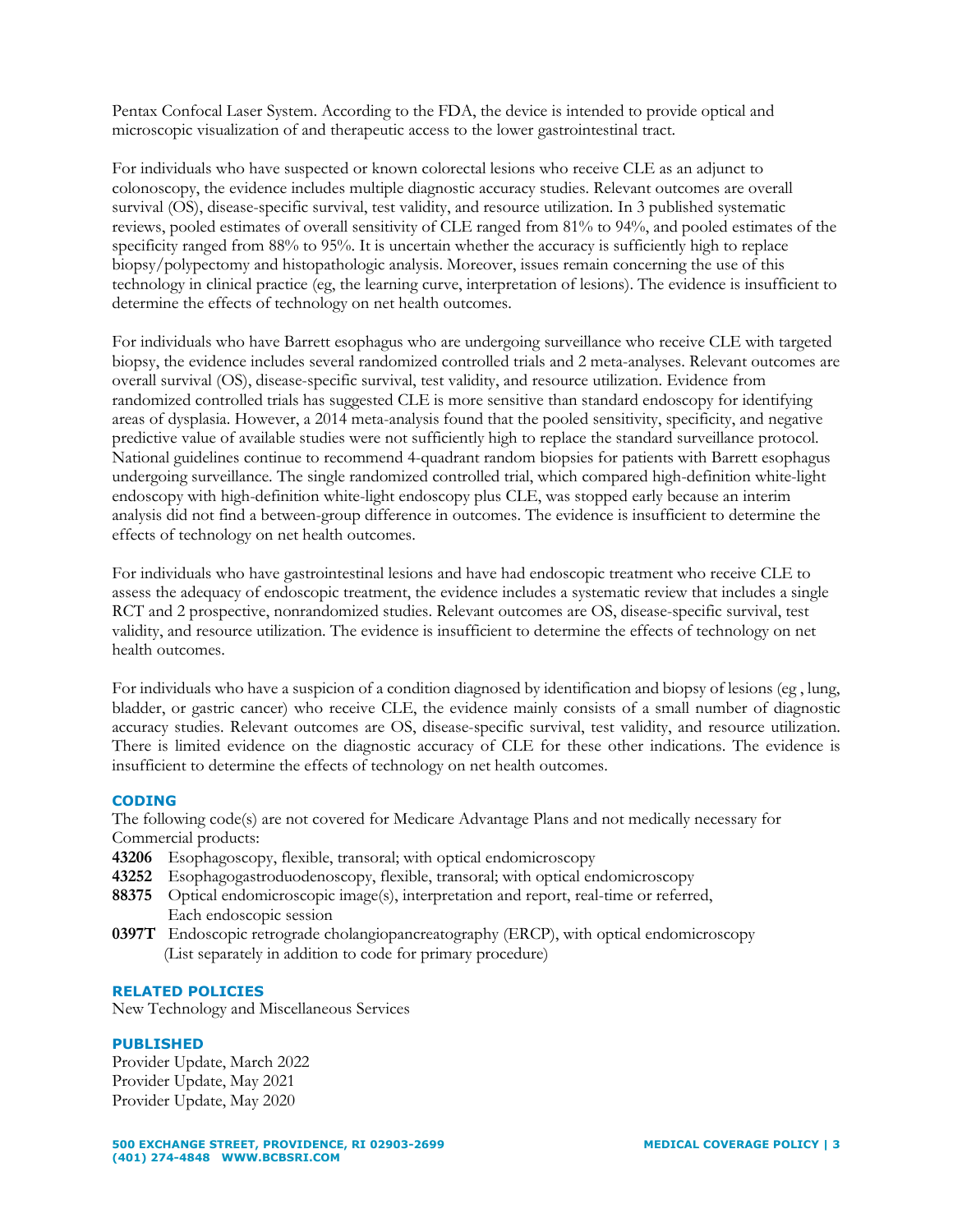Provider Update, July 2019 Provider Update, August 2018

### **REFERENCES:**

- 1. Spechler SJ, Sharma P, Souza RF, et al. American Gastroenterological Association medical position statement on the management of Barrett's esophagus. Gastroenterology. Mar 2011; 140(3): 1084-91. PMID 21376940
- 2. Salvatori F, Siciliano S, Maione F, et al. Confocal Laser Endomicroscopy in the Study of Colonic Mucosa in IBD Patients: A Review. Gastroenterol Res Pract. 2012; 2012: 525098. PMID 22474440
- 3.Neumann H, Vieth M, Atreya R, et al. Prospective evaluation of the learning curve of confocal laser endomicroscopy in patients with IBD. Histol Histopathol. Jul 2011; 26(7): 867-72. PMID 21630216
- 4.Buchner AM, Gomez V, Heckman MG, et al. The learning curve of in vivo probe-based confocal laser endomicroscopy for prediction of colorectal neoplasia. Gastrointest Endosc. Mar 2011; 73(3): 556-60. PMID 21353852
- 5. Su P, Liu Y, Lin S, et al. Efficacy of confocal laser endomicroscopy for discriminating colorectal neoplasms from non-neoplasms: a systematic review and meta-analysis. Colorectal Dis. Jan 2013; 15(1): e1-12. PMID 23006609
- 6.Dong YY, Li YQ, Yu YB, et al. Meta-analysis of confocal laser endomicroscopy for the detection of colorectal neoplasia. Colorectal Dis. Sep 2013; 15(9): e488-95. PMID 23810105
- 7.Wanders LK, East JE, Uitentuis SE, et al. Diagnostic performance of narrowed spectrum endoscopy, autofluorescence imaging, and confocal laser endomicroscopy for optical diagnosis of colonic polyps: a meta-analysis. Lancet Oncol. Dec 2013; 14(13): 1337-47. PMID 24239209
- 8.Xie XJ, Li CQ, Zuo XL, et al. Differentiation of colonic polyps by confocal laser endomicroscopy. Endoscopy. Feb 2011; 43(2): 87-93. PMID 21038291
- 9.Buchner AM, Shahid MW, Heckman MG, et al. Comparison of probe-based confocal laser endomicroscopy with virtual chromoendoscopy for classification of colon polyps. Gastroenterology. Mar 2010; 138(3): 834-42. PMID 19909747
- 10.Shahid MW, Buchner AM, Raimondo M, et al. Accuracy of real-time vs. blinded offline diagnosis of neoplastic colorectal polyps using probe-based confocal laser endomicroscopy: a pilot study. Endoscopy. Apr 2012; 44(4): 343-8. PMID 22382851
- 11.Hlavaty T, Huorka M, Koller T, et al. Colorectal cancer screening in patients with ulcerative and Crohn's colitis with use of colonoscopy, chromoendoscopy and confocal endomicroscopy. Eur J Gastroenterol Hepatol. Aug 2011; 23(8): 680-9. PMID 21602687
- 12.Qumseya B, Sultan S, Bain P, et al. ASGE guideline on screening and surveillance of Barrett's esophagus. Gastrointest Endosc. Sep 2019; 90(3): 335-359.e2. PMID 31439127
- 13.Chauhan SS, Dayyeh BK, Bhat YM, et al. Confocal laser endomicroscopy. Gastrointest Endosc. Dec 2014; 80(6): 928-38. PMID 25442092
- 14.Xiong YQ, Ma SJ, Zhou JH, et al. A meta-analysis of confocal laser endomicroscopy for the detection of neoplasia in patients with Barrett's esophagus. J Gastroenterol Hepatol. Jun 2016; 31(6): 1102-10. PMID 26676646
- 15.Gupta A, Attar BM, Koduru P, et al. Utility of confocal laser endomicroscopy in identifying high-grade dysplasia and adenocarcinoma in Barrett's esophagus: a systematic review and meta-analysis. Eur J Gastroenterol Hepatol. Apr 2014; 26(4): 369-77. PMID 24535597
- 16.Ypsilantis E, Pissas D, Papagrigoriadis S, et al. Use of confocal laser endomicroscopy to assess the adequacy of endoscopic treatment of gastrointestinal neoplasia: a systematic review and meta-analysis. Surg Laparosc Endosc Percutan Tech. Feb 2015; 25(1): 1-5. PMID 24910941
- 17.Wallace MB, Crook JE, Saunders M, et al. Multicenter, randomized, controlled trial of confocal laser endomicroscopy assessment of residual metaplasia after mucosal ablation or resection of GI neoplasia in Barrett's esophagus. Gastrointest Endosc. Sep 2012; 76(3): 539-47.e1. PMID 22749368
- 18.Canto MI, Anandasabapathy S, Brugge W, et al. In vivo endomicroscopy improves detection of Barrett's esophagus-related neoplasia: a multicenter international randomized controlled trial (with video). Gastrointest Endosc. Feb 2014; 79(2): 211-21. PMID 24219822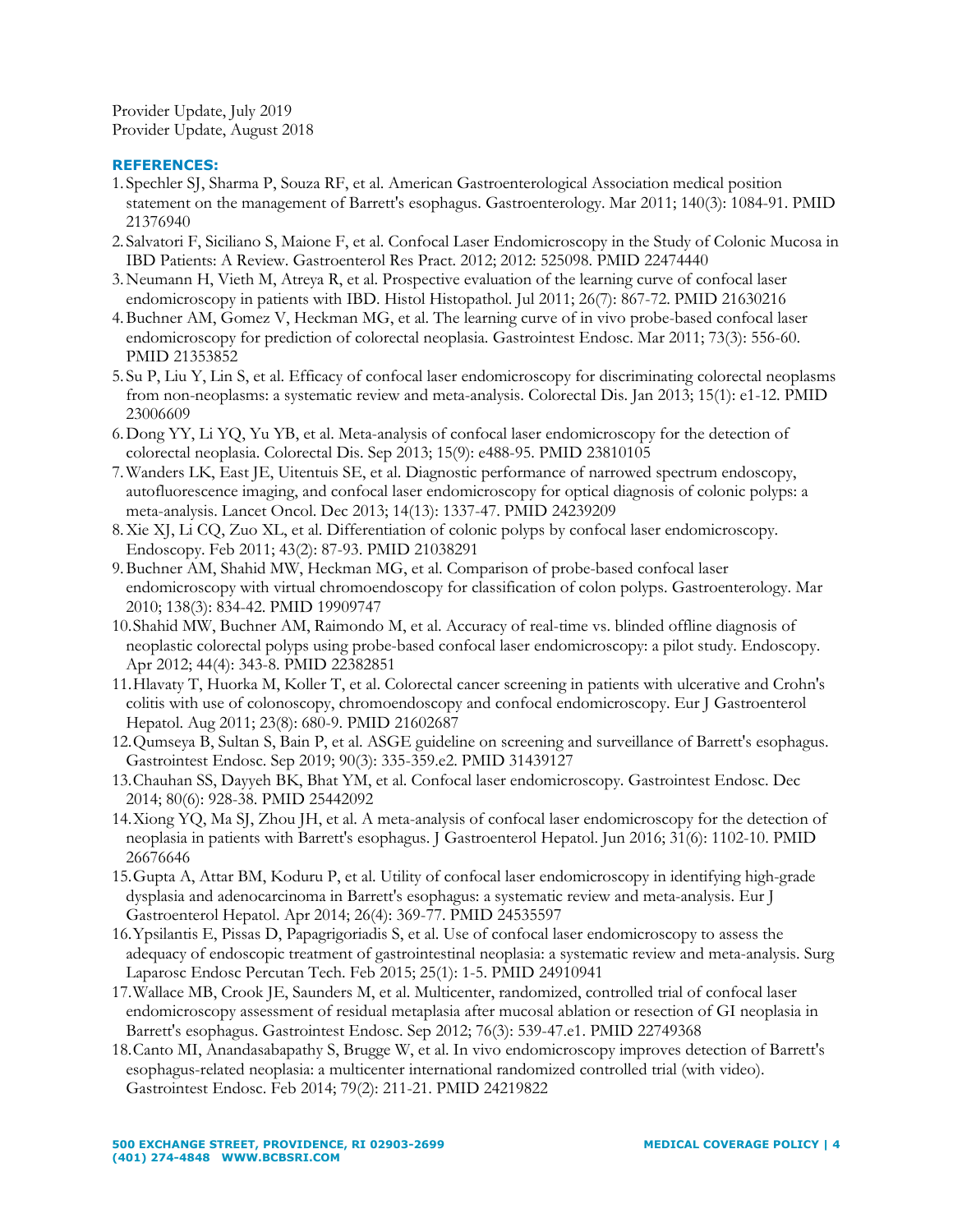- 19.Sharma P, Meining AR, Coron E, et al. Real-time increased detection of neoplastic tissue in Barrett's esophagus with probe-based confocal laser endomicroscopy: final results of an international multicenter, prospective, randomized, controlled trial. Gastrointest Endosc. Sep 2011; 74(3): 465-72. PMID 21741642
- 20.Dunbar KB, Okolo P, Montgomery E, et al. Confocal laser endomicroscopy in Barrett's esophagus and endoscopically inapparent Barrett's neoplasia: a prospective, randomized, double-blind, controlled, crossover trial. Gastrointest Endosc. Oct 2009; 70(4): 645-54. PMID 19559419
- 21.Richardson C, Colavita P, Dunst C, et al. Real-time diagnosis of Barrett's esophagus: a prospective, multicenter study comparing confocal laser endomicroscopy with conventional histology for the identification of intestinal metaplasia in new users. Surg Endosc. May 2019; 33(5): 1585-1591. PMID 30203202
- 22.Sorokina A, Danilevskaya O, Averyanov A, et al. Comparative study of ex vivo probe-based confocal laser endomicroscopy and light microscopy in lung cancer diagnostics. Respirology. Aug 2014; 19(6): 907-13. PMID 24909555
- 23.Wellikoff AS, Holladay RC, Downie GH, et al. Comparison of in vivo probe-based confocal laser endomicroscopy with histopathology in lung cancer: A move toward optical biopsy. Respirology. Aug 2015; 20(6): 967-74. PMID 26094505
- 24.Fuchs FS, Zirlik S, Hildner K, et al. Confocal laser endomicroscopy for diagnosing lung cancer in vivo. Eur Respir J. Jun 2013; 41(6): 1401-8. PMID 22997220
- 25.Wu J, Wang YC, Luo WJ, et al. Diagnostic Performance of Confocal Laser Endomicroscopy for the Detection of Bladder Cancer: Systematic Review and Meta-Analysis. Urol Int. 2020; 104(7-8): 523-532. PMID 32554957
- 26.Beji S, Wrist Lam G, Ostergren PB, et al. Diagnostic value of probe-based confocal laser endomicroscopy versus conventional endoscopic biopsies of non-muscle invasive bladder tumors: a pilot study. Scand J Urol. Feb 2021; 55(1): 36-40. PMID 33153363
- 27.Nathan CA, Kaskas NM, Ma X, et al. Confocal Laser Endomicroscopy in the Detection of Head and Neck Precancerous Lesions. Otolaryngol Head Neck Surg. Jul 2014; 151(1): 73-80. PMID 24699456
- 28.Moore C, Mehta V, Ma X, et al. Interobserver agreement of confocal laser endomicroscopy for detection of head and neck neoplasia. Laryngoscope. Mar 2016; 126(3): 632-7. PMID 26372409
- 29.Dittberner A, Ziadat R, Hoffmann F, et al. Fluorescein-Guided Panendoscopy for Head and Neck Cancer Using Handheld Probe-Based Confocal Laser Endomicroscopy: A Pilot Study. Front Oncol. 2021; 11: 671880. PMID 34195078
- 30.Liu J, Li M, Li Z, et al. Learning curve and interobserver agreement of confocal laser endomicroscopy for detecting precancerous or early-stage esophageal squamous cancer. PLoS One. 2014; 9(6): e99089. PMID 24897112
- 31.Guo J, Li CQ, Li M, et al. Diagnostic value of probe-based confocal laser endomicroscopy and highdefinition virtual chromoendoscopy in early esophageal squamous neoplasia. Gastrointest Endosc. 2015; 81(6): 1346-54. PMID 25680899
- 32.Liu T, Zheng H, Gong W, et al. The accuracy of confocal laser endomicroscopy, narrow band imaging, and chromoendoscopy for the detection of atrophic gastritis. J Clin Gastroenterol. May-Jun 2015; 49(5): 379-86. PMID 25485568
- 33.Park CH, Kim H, Jo JH, et al. Role of probe-based confocal laser endomicroscopy-targeted biopsy in the molecular and histopathological study of gastric cancer. J Gastroenterol Hepatol. Jan 2019; 34(1): 84-91. PMID 30221400
- 34.He XK, Liu D, Sun LM. Diagnostic performance of confocal laser endomicroscopy for optical diagnosis of gastric intestinal metaplasia: a meta-analysis. BMC Gastroenterol. Sep 05 2016; 16: 109. PMID 27596838
- 35.Qian W, Bai T, Wang H, et al. Meta-analysis of confocal laser endomicroscopy for the diagnosis of gastric neoplasia and adenocarcinoma. J Dig Dis. Jun 2016; 17(6): 366-76. PMID 27129127
- 36.Schueler SA, Gamble LA, Curtin BF, et al. Evaluation of confocal laser endomicroscopy for detection of occult gastric carcinoma in CDH1 variant carriers. J Gastrointest Oncol. Apr 2021; 12(2): 216-225. PMID 34012620